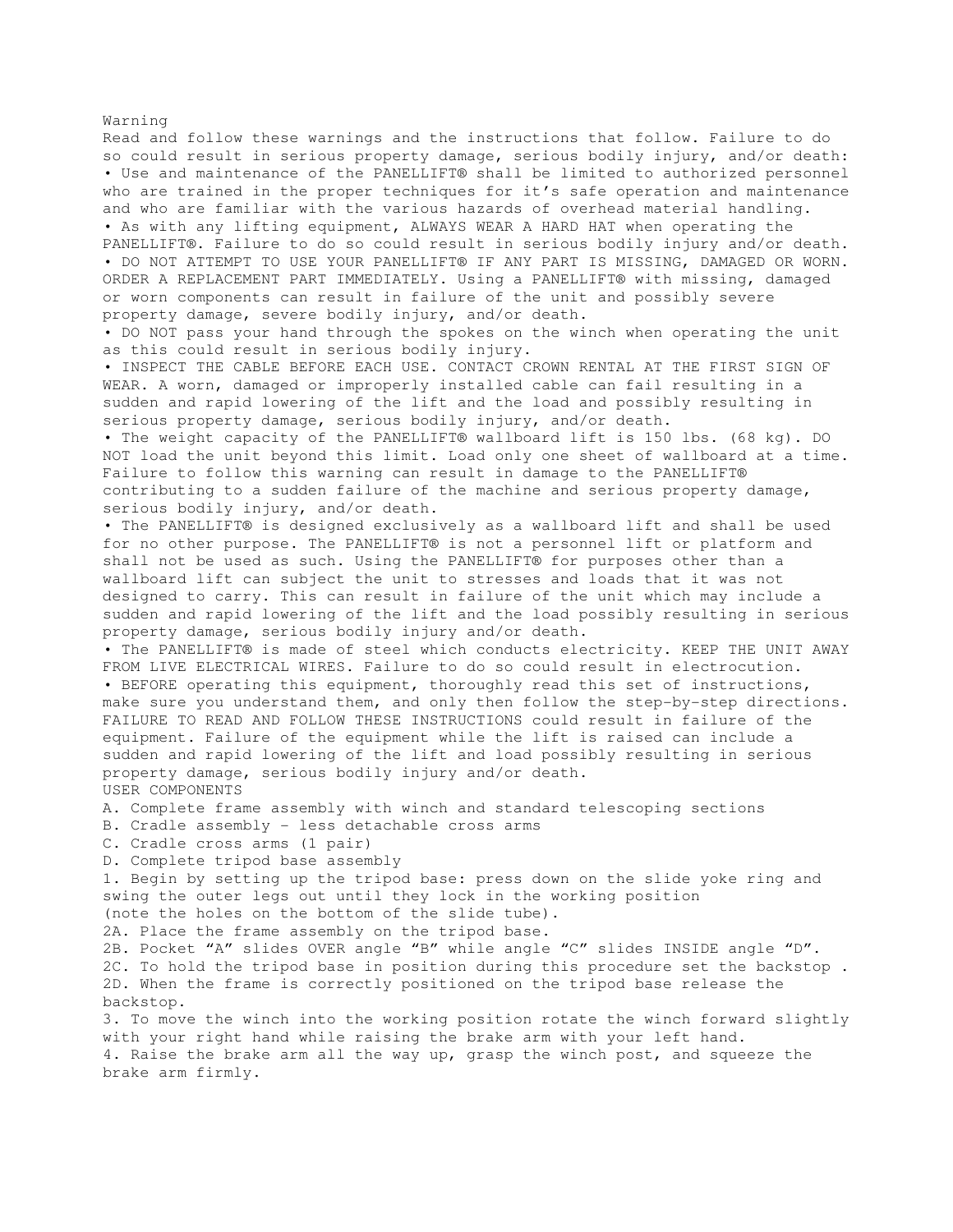5. Place your right hand on top of the frame and pull the winch assembly towards you. While pulling the winch towards you, grip the brake arm sufficiently to prevent back-lash of the cable on the winch. 6. When the winch is fully extended, release the brake arm and swing the retaining hook away from the telescoping sections. 7. Now push the winch assembly back towards the frame. This action will automatically engage the slide bar lock. ALWAYS check to make sure that the slide bar lock is fully engaged by rotating it clockwise as far as possible before proceeding. NOTE: DO NOT tighten the slide bar lock nut assembly. This will make it impossible to collapse the PANELLIFT properly for transport and storage. 8. Mount the cradle on top of the telescoping section. Flip out the tilt latch to allow the cradle to tilt for loading and for hanging drywall on sidewalls and sloped ceilings. 9. Place the tapered plates of the crossarms into the tapered sockets on the cradle. The spring tab on the back of the crossarm will click it into place. 10. To extend the outriggers for use, pull out on the outrigger lock pin with your right hand and slide the outrigger out with your left hand. The lock pin will engage at three different points on the outrigger: fully retracted, extended 21", or extended 33". MAKE SURE that the lock pins are engaged in one of these three positions before loading the unit. DO NOT use the PANELLIFT with the outriggers extended beyond the 33" point. Retract the outriggers when storing or transporting the unit. OPERATION 1. To Load: Set the backstop on the tripod base to hold the unit in position. Extend the cradle outriggers to properly support the drywall, tilt the cradle, and swing out the cross arm support hooks. Load the PANELLIFT Drywall Lift from the front with the face paper of the drywall contacting the cradle. 2. To raise the PANELLIFT Drywall Lift rotate the winch wheel. The brake arm is spring loaded to hold the winch automatically at any height. 3. To lower the PANELLIFT Drywall Lift control the backward rotation of the winch by grasping the winch handle with your right hand BEFORE releasing the brake with your lift hand. ALWAYS use this two hand method when lowering the PANELLIFT Drywall Lift. 4. The PANELLIFT Drywall Lift will hold drywall in position on sidewalls and sloped ceilings in addition to level ceilings. The cradle also tilts up to 10o longitudinally. USE THE BACKSTOP ON THE TRIPOD BASE WHEN WORKING ON SIDEWALLS AND SLOPED CEILINGS. The PANELLIFT Should be disassembled as follows for transport and compact storage: 1. Slide the cradle outriggers all the way in. 2. Remove the cross arms by pressing the spring tab on the bottom and sliding the cross arm out of the tapered socket. 3. Lock the cradle tilt latch and lift the cradle off of the frame. 4. Rotate the winch forward one full rotation. 5. Raise up on the slide bar with your left hand while rotating the slide bar lock counter-clockwise with your right hand. 6. While holding the slide bar lock in this disengaged position with your right hand, push down on top of the telescoping section with your lift hand. This action will cause the winch assembly to move toward the frame. 7. With the telescoping section all the way down, position the retaining hook over the top.Hold the retaining hook in this position with your lift hand and rotate the winch forward with your right hand. This will cause the winch assembly to fold up against the frame. When the slide bar contacts the frame, tighten the cable just sufficiently to hold the winch in the collapsed position. 9. Lift the frame off of the tripod base.